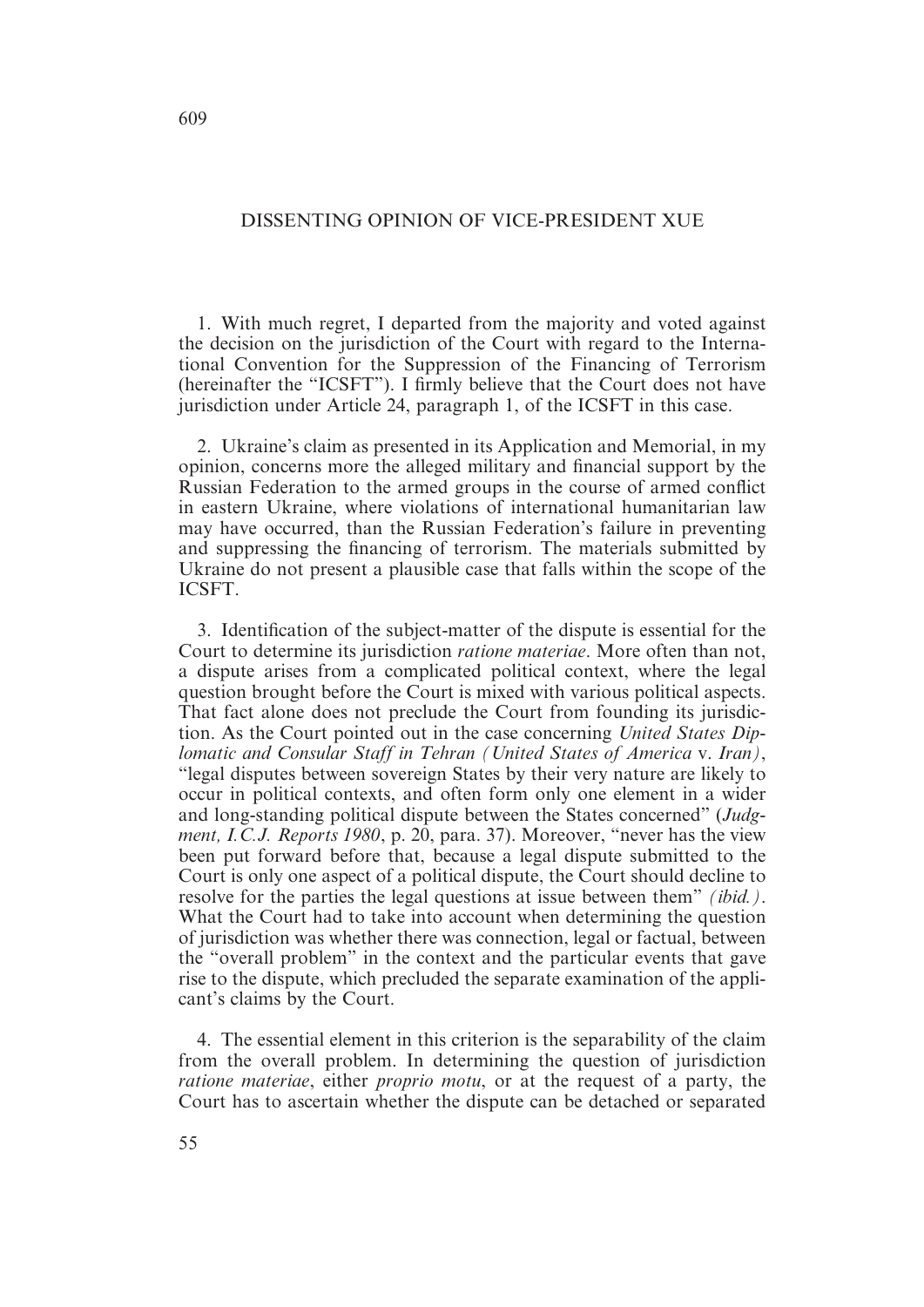from the overall political context and presented as a self-standing issue, either in law or fact, capable of judicial settlement by the Court. When the dispute constitutes an inseparable part of the overall problem and any legal pronouncement by the Court on that particular dispute would necessarily step into the area beyond its jurisdiction, judicial prudence and self-restraint is required. In international judicial settlement of disputes between States, the question of jurisdiction is just as important as merits. This policy is designed and reflected in each and every aspect of the jurisdictional system of the Court.

5. The dispute between Ukraine and the Russian Federation arose from the internal armed conflict in eastern Ukraine. Acts alleged by Ukraine all took place during this period. Apparently, attacks that targeted civilians with the intention to create "terror" in the event of an armed conflict are serious violations of international humanitarian law and human rights law. To draw a clear legal distinction between such violations and the acts of terrorism alleged by Ukraine in the present context, however, is likely difficult, if not impossible. To characterize military and financial support from Russia's side, by whomever possible, as terrorism financing, would inevitably bear the legal implication of defining the nature of the armed conflict in eastern Ukraine, which, in my view, extends well beyond the limit of the Court's jurisdiction under the ICSFT. In other words, Ukraine's allegations against the Russian Federation under the ICSFT bear an inseparable connection with the overall situation of the ongoing armed conflict in eastern Ukraine. Factually, documents before the Court do not demonstrate that the alleged terrorism financing can be discretely examined without passing a judgment on the overall situation of the armed conflict in the area ; Ukraine's claim under the ICSFT forms an integral part of the whole issue in eastern Ukraine. Judicially, the Court is not in a position to resolve the dispute as presented by Ukraine.

6. My second reason for upholding the Russian Federation's objection to the jurisdiction of the Court under Article 24, paragraph 1, of the ICSFT relates to the scope of the Convention. The term "any person" in Article 2, paragraph 1, of the ICSFT must be interpreted within the framework of the Convention to which States parties agreed to accept. Under Articles 3 and 7 of the ICSFT, State parties undertake to establish in their domestic law territorial, national and universal criminal jurisdiction over offences defined in Article 2, paragraph 1, thereof. As the Court recalls in the Judgment, the drafting history of the Convention demonstrates that the Convention only addresses offences committed by individuals and does not cover the financing by a State of acts of terrorism, which lies outside the scope of the Convention (Judgment, para. 59). During the proceedings this point was not contested between the Parties. This interpretation, however, becomes blurred when the meaning of the term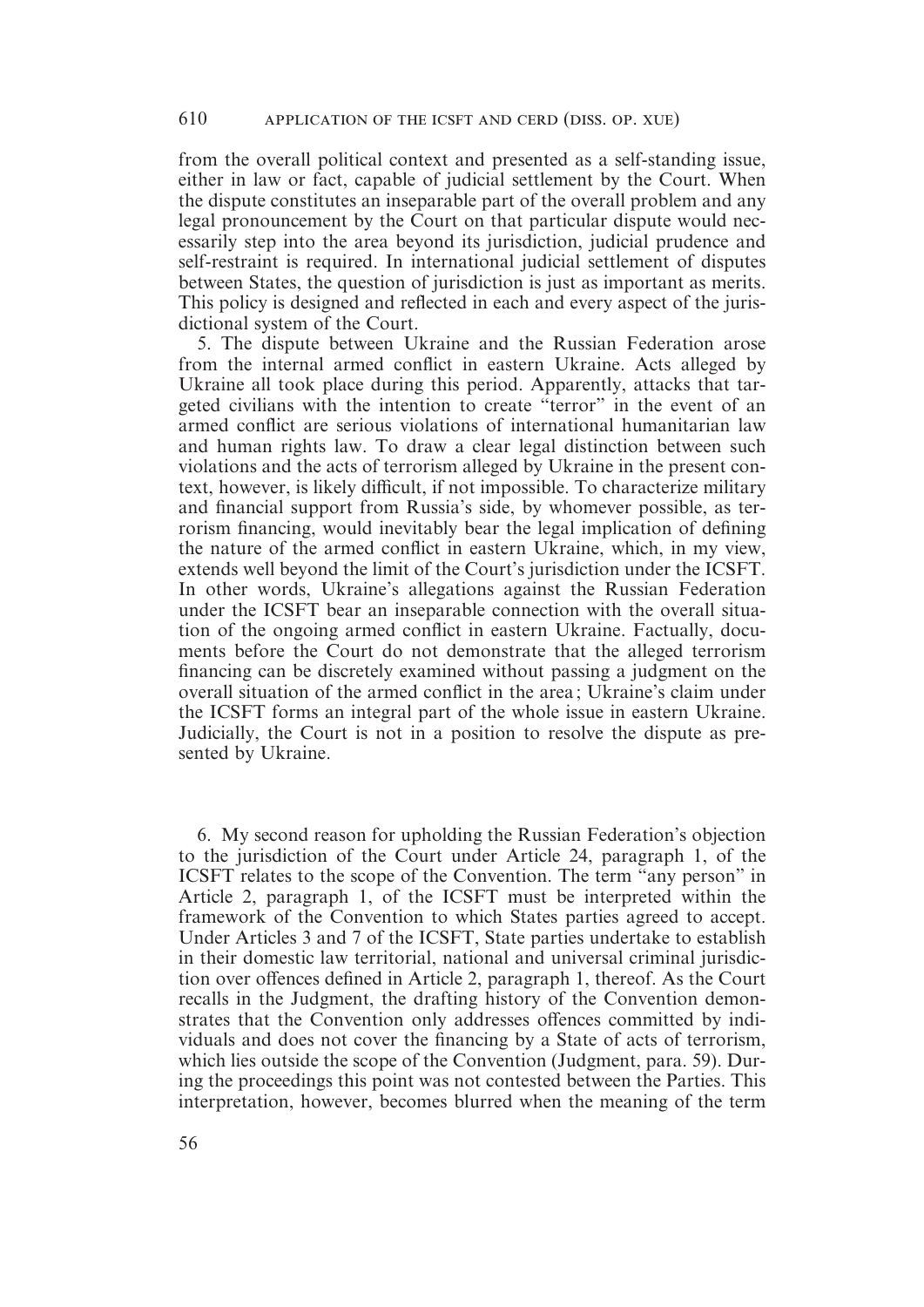611 application of the icsft and cerd (diss. op. xue)

"any person" in Article 2, paragraph 1, is given. According to the majority's view,

"[t]he Convention contains no exclusion of any category of persons. It applies both to persons who are acting in a private capacity and to those who are State agents. As the Court noted . . . State financing of acts of terrorism is outside the scope of the ICSFT; therefore, the commission by a State official of an offence described in Article 2 does not in itself engage the responsibility of the State concerned under the Convention. However, all States parties to the ICSFT are under an obligation to take appropriate measures and to co- operate in the prevention and suppression of offences of financing acts of terrorism committed by whichever person. Should a State breach such an obligation, its responsibility under the Convention would arise." (Judgment, para. 61.)

This seemingly straightforward statement unfortunately cannot be sustained by the rules of State responsibility.

7. I agree that the term "any person" does not preclude State officials and there is no question about jurisdictional immunity. There are possible cases where a State official's act may invoke the application of the Convention. For example, when a State official of State A has allegedly committed an offence of terrorism financing to a group located in State B for conducting terrorist acts, State A, as a party to the ICSFT, is obliged to provide legal assistance to another State party, State B, and take measures to suppress the crime. If such State official is found in the territory of State C, State C has to take measures to bring him to criminal justice and provide legal assistance to State B, if the latter so requests. In either situation, no State act is alleged.

8. The situation in the present case is an entirely different one ; every act of terrorism financing alleged by Ukraine points at the Russian Federation itself. In its Application, Ukraine requests the Court to adjudge and declare that

"the Russian Federation, *through its State organs, State agents, and other persons and entities exercising governmental authority, and through other agents acting on its instructions or under its direction and control*, has violated its obligations under the Terrorism Financing Convention by:

*(a)* supplying funds, including in-kind *contributions of weapons and training*, to illegal armed groups that engage in acts of terrorism in Ukraine, including the DPR, the LPR, the Kharkiv Partisans, and associated groups and individuals, in violation of Article 18" (emphasis added).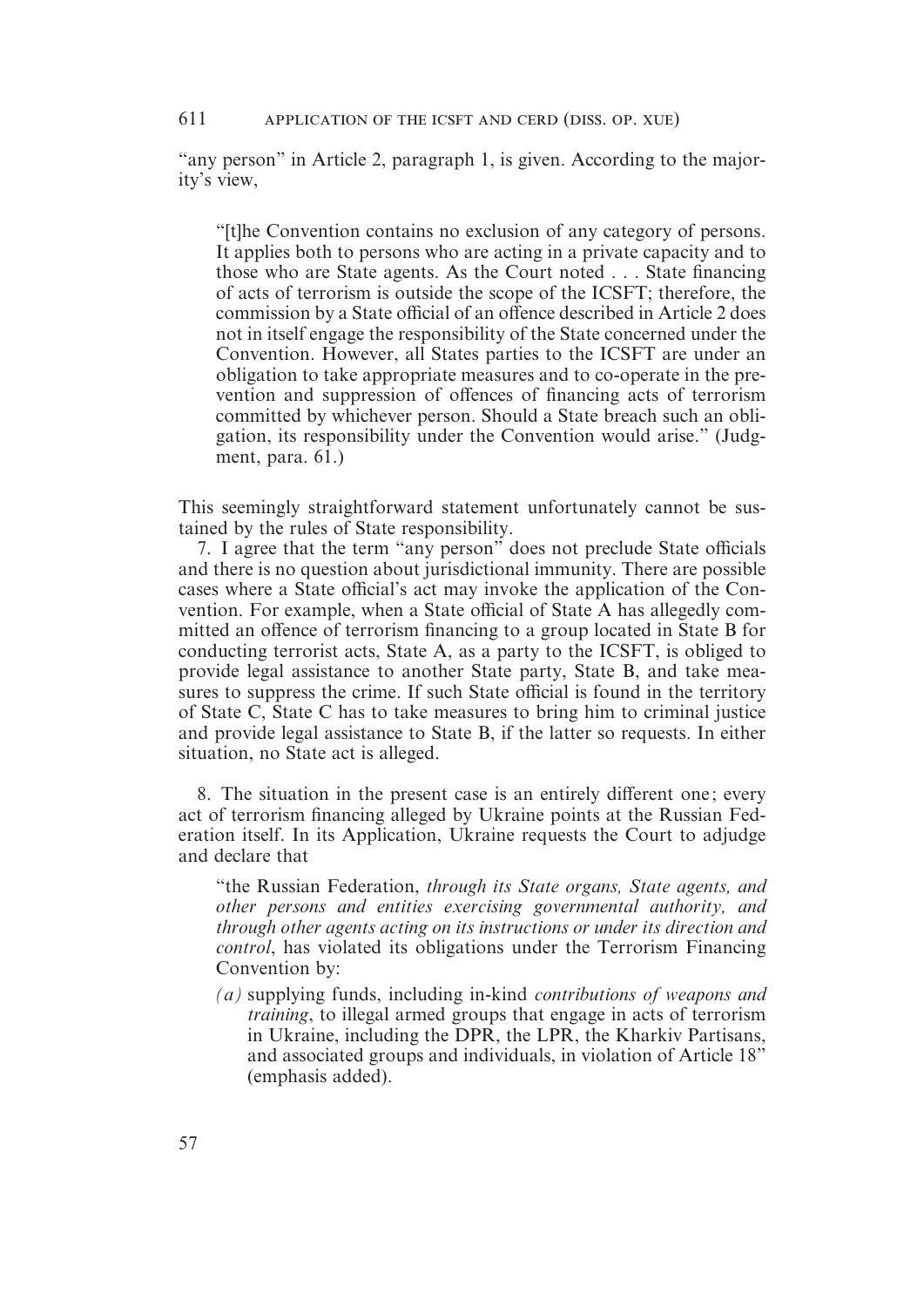Although Ukraine subsequently deleted this submission in the Memorial, instead, accusing the Russian Federation of allowing and encouraging its own officials to finance terrorism, the substance of its claim under the ICSFT remains unchanged. Factually, Ukraine does not draw any distinction between its initial allegation of terrorism financing under the Russian Federation's instruction and direction, and its subsequent claim based on the Russian Federation's permission and encouragement. It is evident that what Ukraine has in mind is primarily the State responsibility of the Russian Federation for the acts done by its officials or agencies, or acts allegedly instructed or directed by the Russian Federation. This intention can be observed from Ukraine's Memorial, where it states that "[w]hen a State allows or encourages its own officials to finance terrorism, it *necessarily* fails to take all 'practicable measures' to prevent the financing of terrorism" (emphasis added). Apparently, this is a case concerning the allegations of the financing by a State of terrorist acts, which, as the Court stated in the Judgment, is explicitly precluded from the scope of the ICSFT.

9. By virtue of the rules of attribution for the invocation of State responsibility, acts done by State officials in the exercise of their functions and acts instructed or directed by the State are regarded as acts of the State in international law. In case the acts alleged by Ukraine were proven, it would be the Russian Federation as the State that should be held responsible for such acts under international law, regardless of individual criminal responsibility under domestic law. The Court should not simply, by relying on Ukraine's amendment of its submissions, come to the conclusion that this case is not about State's financing of terrorist acts without examining the relevant elements of the scope of the Convention, such as the term "funds", and the nature of the alleged acts in light of Article 2, paragraph 1, of the Convention. By narrowly focusing on the obligations in preventing and suppressing terrorism financing, the Court not just unduly expands the scope of its jurisdiction *ratione materiae*, but also creates confusion and uncertainty in the law of State responsibility.

10. Moreover, in the present case, the question whether or not the Russian Federation allowed or encouraged military and financial support to the armed groups in eastern Ukraine is not a matter for the Court to consider, as it falls outside the scope of its jurisdiction under the ICSFT. Should the case proceed to the merits phase, however, the Court may find itself in a position where it has to pronounce on the above question, which, in my view, may raise the issue of judicial propriety.

11. Judicial policy requires the Court to avoid unnecessary prolongation of the legal process if the case does not present itself as plausible. Proper identification of the subject-matter of the dispute that falls within the scope of the jurisdiction *ratione materiae* of the Court is essential for

58